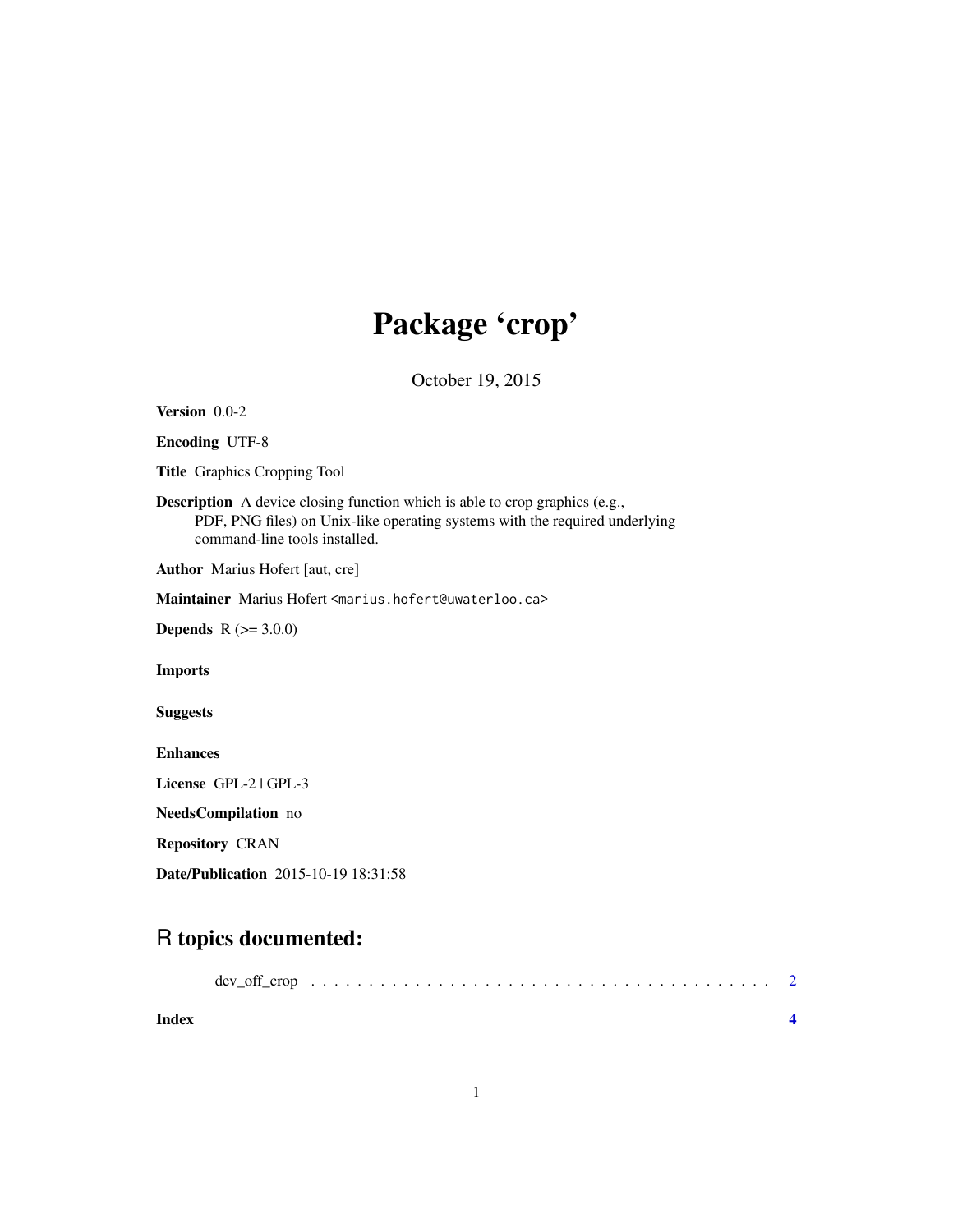<span id="page-1-0"></span>

#### Description

dev.off.crop() calls [dev.off\(](#page-0-0)) to close the plotting device and then crops the produced graphic. This works on Unix-like systems if the right underlying Unix tools are installed and found (see below).

#### Usage

dev.off.crop(file=NULL, warn=TRUE, ...)

#### Arguments

| file      | An output file name including extension.                                                                                                             |
|-----------|------------------------------------------------------------------------------------------------------------------------------------------------------|
| warn      | A logical indicating whether warnings shall be given in case the wrong oper-<br>ating system is used or the underlying Unix tools are not available. |
| $\ddotsc$ | Additional arguments passed to dev. of f().                                                                                                          |

#### Details

Supported file extensions are .ps (epstool), .eps (epstool), .pdf (pdfcrop), .png (mogrify) if the underlying tools (given in parentheses) are installed and found. If they are not installed or found or if the wrong operating system is used, simply dev.off() is called (and thus no cropping is done).

#### Value

[invisible\(](#page-0-0)).

#### Author(s)

Marius Hofert

#### See Also

[dev.off\(](#page-0-0)) for closing a device.

#### Examples

```
## Example data
x \le -1:10y \leftarrow rev(x)## PS
postscript(file=(file <- "crop.ps"))
plot(x, y, xlab="x", ylab="y")
```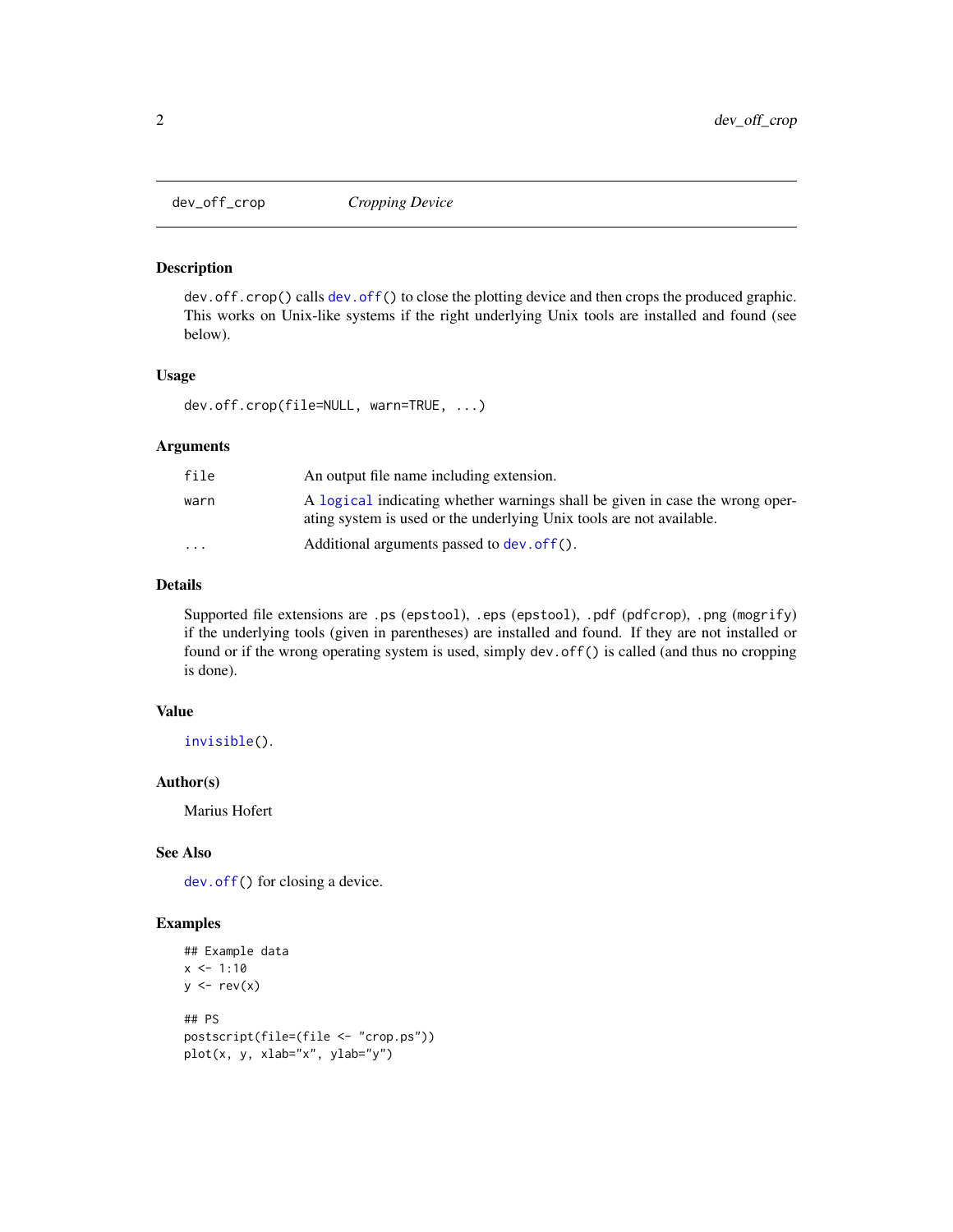#### dev\_off\_crop 3

```
dev.off.crop(file=file)
## EPS
setEPS() # or use onefile=FALSE, horizontal=FALSE, paper="special" in postscript()
postscript(file=(file <- "crop.eps"))
plot(x, y, xlab="x", ylab="y")
dev.off.crop(file=file)
## PDF
pdf(file=(file <- "crop.pdf"))
plot(x, y, xlab="x", ylab="y")
dev.off.crop(file=file)
## PNG with white background
png(filename=(file <- "crop.png"))
plot(x, y, xlab="x", ylab="y")
dev.off.crop(file=file)
## PNG with transparent background
## Not doable by the underlying 'mogrify' (only cropped vertically, not horizontally)
if(FALSE) {
    png(filename=(file <- "crop.png"), bg="transparent")
    plot(x, y, xlab="x", ylab="y")
    dev.off.crop(file=file)
}
```